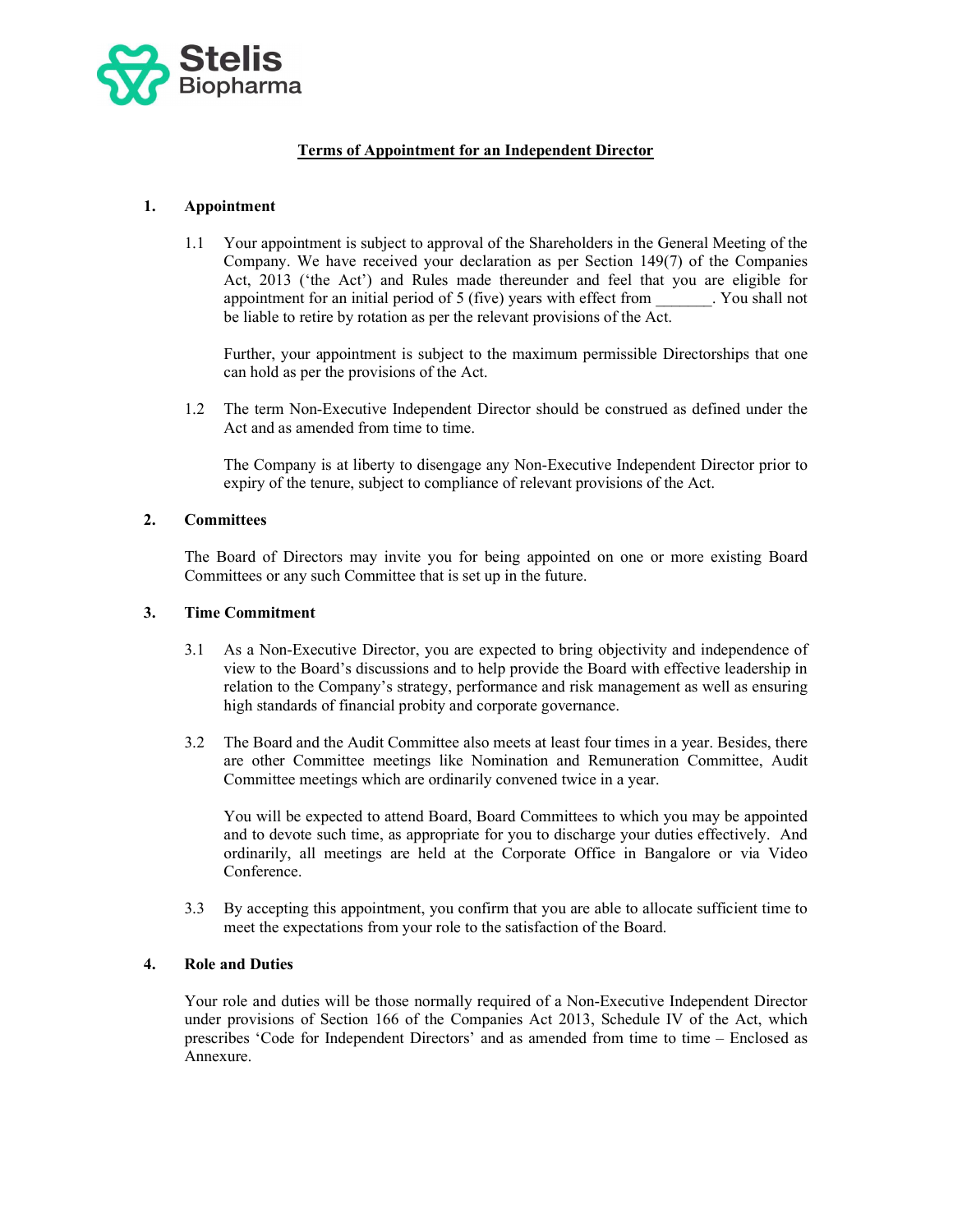

### 5. Status of Appointment

- 5.1 You will not be an employee of the Company and this letter shall not constitute a contract of employment. You will be paid such remuneration by way of sitting fees for meetings of the Board and its Committees as may be decided by the Board and/ or as approved by the shareholders from time to time.
- 5.2 The sitting fees presently paid to the Non-Executive Independent Director is Rs. 100,000/ per meeting of the Board and Committees thereof.

#### 6. Reimbursement of Expenses

 In addition to the remuneration described in paragraph 5, the Company will, for the period of your appointment, reimburse you for travel, stay and other incidental expenses incurred by you in connection to the performance of your roles and duties.

#### 7. Conflict of Interest

- 7.1 It is accepted and acknowledged that you may have business interests other than those of the Company. As a condition to your appointment commencing, you are required to declare any such directorships, appointments, and interests to the Board in writing in the prescribed form at the time of your appointment.
- 7.2 In the event that your circumstances seem likely to change and might give rise to a conflict of interest or, when applicable, circumstances that might lead the Board to revise its judgments that you are independent, this should be disclosed to the Board members.

# 8. Confidentiality

 All information acquired during your appointment is confidential to Stelis and should not be released, either during your appointment or following termination (by whatever means) to third parties without prior clearance from the Chairman unless required by law or by the rules of any regulatory body. On reasonable request, you shall surrender any documents and other materials made available to you by Stelis.

Consequently, you should avoid making any statements or performing any transactions that might risk a breach of these requirements without prior clearance from the Board Members.

### 9. Evaluation

Every individual director would be bound by the Company's policy on board evaluation.

The Company will carry out an evaluation of the performance of the Board as a whole, Board Committees and Directors on an annual basis.

Your appointment and re-appointment on the Board shall be subject to the outcome of the yearly evaluation process.

As an Independent Director you should strive to hold and present in at least one meeting in a year without the presence of Non-Independent Directors and Members of the management with the sole objective of: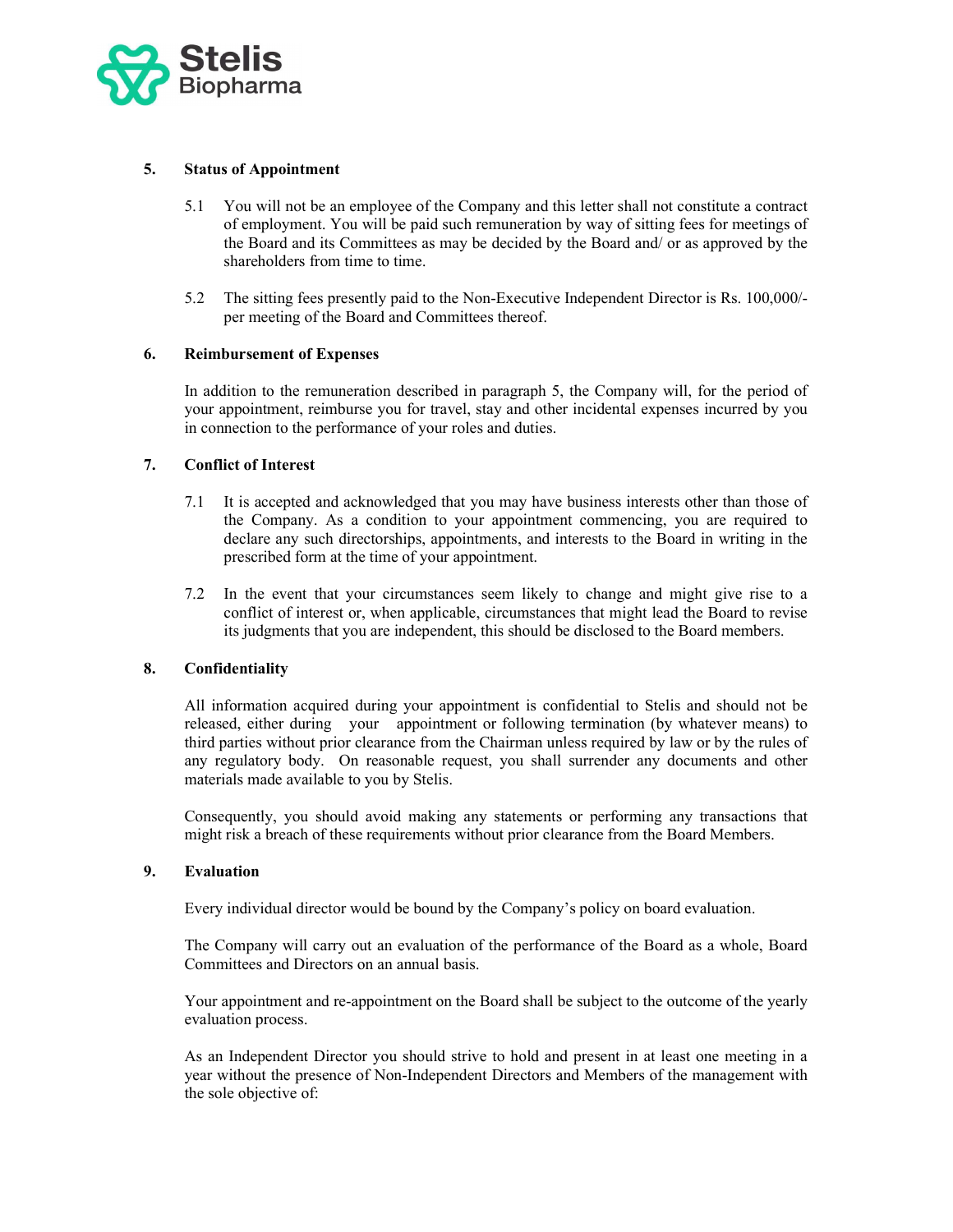

- a) Review the performance of Non Independent Directors and the Board as a whole;
- b) Review the performance of the Chairperson of the Company, taking into account the views of executive directors and non-executive directors;
- c) assess the quality, quantity and timeliness of flow of information between the company management and the Board that is necessary for the Board to effectively and reasonably perform their duties.

By accepting this appointment, you have confirmed that you are able to allocate sufficient time to meet the expectations of your role.

#### 10. Insurance

 The Company has availed Directors' and Officers' liability insurance and it is intended that the Company will assume and maintain such cover for the full term of your appointment.

#### 11. Independent Professional Advice

 There may be occasions when you consider that you need professional advice in furtherance of your duties as a Director and it will be appropriate for you to consult independent advisers at the Company's expense. The Company will reimburse the full cost of expenditure incurred in accordance with the Company's policy.

#### 12. Disclosures, other directorships and business interests

It is accepted and acknowledged that you have business interests other than those of the Company and have declared conflicts, if any that are apparent at present. In the event that you become aware of any potential conflict of interest with your position as Director of the Company, you shall promptly disclose the same to the Board Members and provide such other disclosures and information as may be required under the applicable laws. By signing this letter, you hereby confirm that as on date of this letter, you have no such conflict of interests with your existing directorships.

### 13. Information on Meetings

The Board and the Committees of the Board meets atleast once a quarter to review the quarterly results and other items on the agenda and also on the occasion of the Annual General Meeting of the shareholders. Additional meetings are held, when necessary. The recommendations of the Committees are placed before the Board for necessary approval.

The Board has full and unfettered access to any information of the Company, and to any employee of the Company.

At Board/ Committee Meetings, the Board/ Committee may invite officials of the Company when additional details into the items being discussed are required.

Usually, Board meetings are held at the Corporate Office of the Company at Bengaluru or via video conferencing. The agenda and explanatory notes are sent to the Board in advance.

Board meetings during the year and Annual General Meeting shall be scheduled with the consent of the Directors and a calendar for the events shall be shared at the beginning of the year.